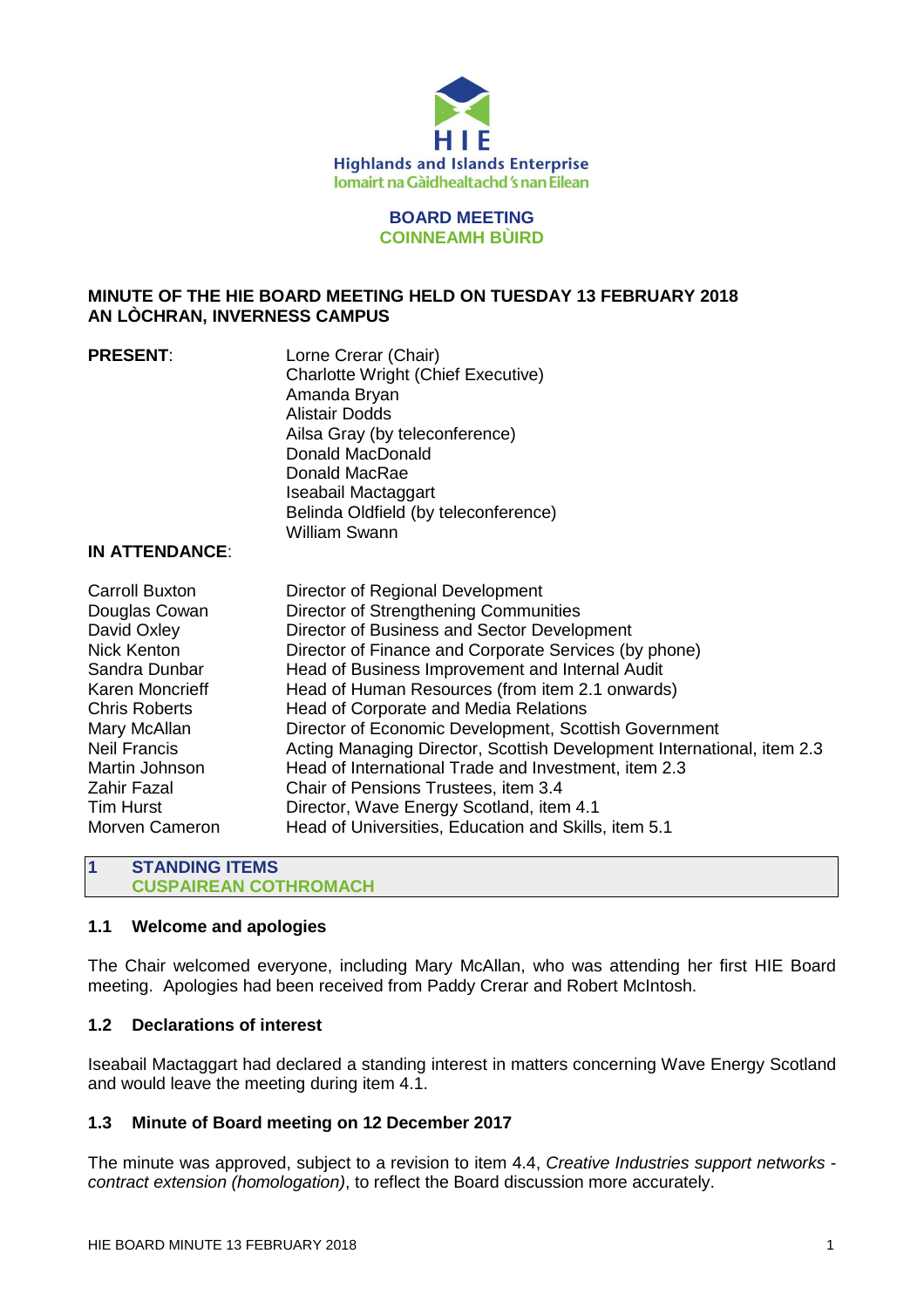# **1.4 Matters arising**

There were no substantive matters arising from the minute that would not be covered elsewhere on the meeting agenda.

#### **2 UPDATES CUNNTASAN AS ÙR**

### **2.1 Chair and Chief Executive's updates**

The Board welcomed an update paper from the Chief Executive, providing a high level summary of key events and activities affecting HIE and the Highlands and Islands in the period since the last Board meeting, held on 12 December 2017.

Difficulties facing BiFab, which operates from Fife and the Outer Hebrides, remained ongoing and were being addressed through a Team Scotland approach, led by the Scottish Government. It was noted that property, plant and equipment used by the company at Arnish were owned by HIE.

### *Paragraph removed due to commercial sensitivity.*

*[Sentence removed to protect personal data].* A new Digital Communities team will conclude delivery of existing CBS projects, and develop new projects to utilise digital technology in communities as well as working with the Scottish Government to align HIE's interventions with delivery of the R100 initiative that aims to make superfast broadband available to the whole country. The Board requested an update at its next meeting, including more information on the new team's role and responsibilities.

The Head of Business Improvement and Internal Audit reported that a State Aid complaint to the European Commission against Comhairle nan Eilean Siar, regarding Lews Castle, Stornoway, had been closed, although a separate court case was continuing. State Aid compliance had been a condition of HIE's support for this project.

### *Paragraph removed in the interest of the effective conduct of public affairs.*

The Chair and the Chief Executive of HIE had held a very positive meeting with the Cabinet Secretary for Rural Economy and Connectivity in late December, as part of the strategic guidance process.

Dingwall life sciences company Inside Biometrics International Ltd had been brought into HIE account management, the Director of Business and Sector Development noted, following its acquisition by GlucoRx.

### *Paragraph removed due to commercial sensitivity.*

The Director of Regional Development reported that HIE was commissioning research into the impact of banking facilities being withdrawn from rural communities, and would liaise with the Scottish Government on this issue. It was expected that the research findings would influence future decision making by HIE and banks.

The Chair had attended productive meetings of the National Economic Forum and the Enterprise and Skills Strategic Board strategy day, both of which had emphasised the importance of effective collaboration among enterprise and skills agencies.

Extensions to the terms of three current HIE Board members had been requested to ensure continuity while new members are recruited. Subject to confirmation from the Cabinet Secretary for Rural Economy and Connectivity, this would mean that Donald MacDonald, Iseabail Mactaggart and William Swann would now serve on the Board until the end of June. A recruitment panel, including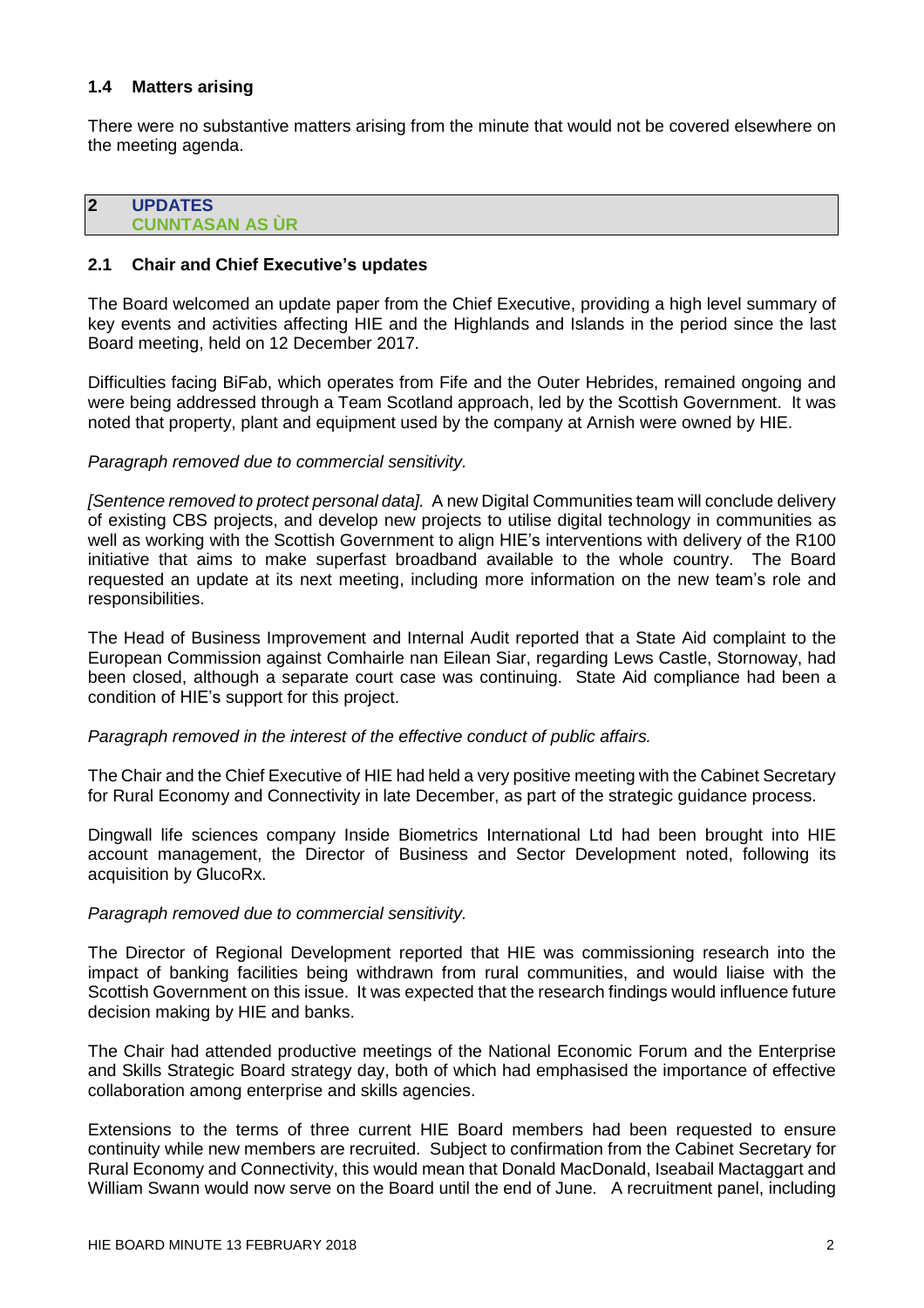Professor Crerar and independent member Steve Thomson, had been formed and would meet in early March.

Professor Crerar updated the Board on his work as co-chair of the National Council of Rural Advisers, which was currently preparing a paper for the Cabinet Secretary on the elements of a vibrant rural economy. *[Sentence removed in the interest of the effective conduct of public affairs.]*

# **2.2 Enterprise and Skills Strategic Board – Update and endorsement of Interim Plan**

The Director of Regional Development presented an update on progress with the Enterprise and Skills Strategic Board, which had held its first meeting in December 2017, and a planning day in January 2018. Agencies were also due to take part shortly in a workshop on shared values.

The Strategic Board had agreed to adopt an interim plan that had been developed by a short-life strategic plan working group as a bridge between Scotland's Economic Strategy and individual agency operating and business plans. Focusing on enhanced and new collaboration, the plan aspired to help create a dynamic, inclusive, globally-competitive economy, and a high-performing, competitive labour market. The HIE Board agreed to endorse the interim plan, a decision the Chair will report to the Strategic Board.

In discussion, the Chair confirmed that he had met Professor Russel Griggs, Chair of the new South of Scotland Economic Partnership that had been formed as an outcome of the Enterprise and Skills Review. Professor Griggs will be invited to a future meeting of the HIE Board. it was noted that HIE was liaising closely with the South of Scotland partnership, particularly to share experience of effective community development, including the benefits of a place-based approach.

# **2.3 International operations update (Neil Francis, SDI, attending)**

# *Neil Francis and Martin Johnson joined the meeting*

HIE's Head of International Trade and Investment introduced the Acting Managing Director of Scottish Development International (SDI), the international arm of HIE and Scottish Enterprise, who gave a presentation on SDI's current operations and Scotland's performance in international trade and inward investment.

The presentation highlighted national and global factors affecting Scotland's international trade and investment, drawing on research undertaken by SDI. It outlined actions that were being taken or were planned to move Scotland into the top quartile of exporting countries, focusing on the challenge of increasing numbers of new exporters as well as supporting those businesses already engaged in overseas markets. It was noted that Scotland is already in the top quartile for inward investment, and the best performing UK region outside London, but that competition was becoming more intensive. Efforts were under way to raise the country's international profile, and to attract new investors while continuing to work with foreign-owned companies already operating in Scotland.

Board members put forward questions on a range of topics, including actions that could be taken to accelerate decision making for potential investments, and gathering and using international market data as effectively as possible to support Scottish exporters. Mr Francis explained that a three-stage model had been introduced to help new exporters, with assistance focused on access to markets; business capacity and capability, and gaining orders and contracts. Regarding HIE's international activities, Mr Johnson agreed with SDI's approach, and stressed the importance of using social media and peer-to-peer marketing to share the experience of companies that were succeeding in international markets. Recent marketing activity also sought to demonstrate HIE's approachability as a means of encouraging enquiries from companies that may be considering becoming exporters.

The issue of access to finance for business was also discussed, and it was noted that an implementation plan was expected shortly for the new Scottish National Investment Bank, which had been announced in the latest Programme for Government.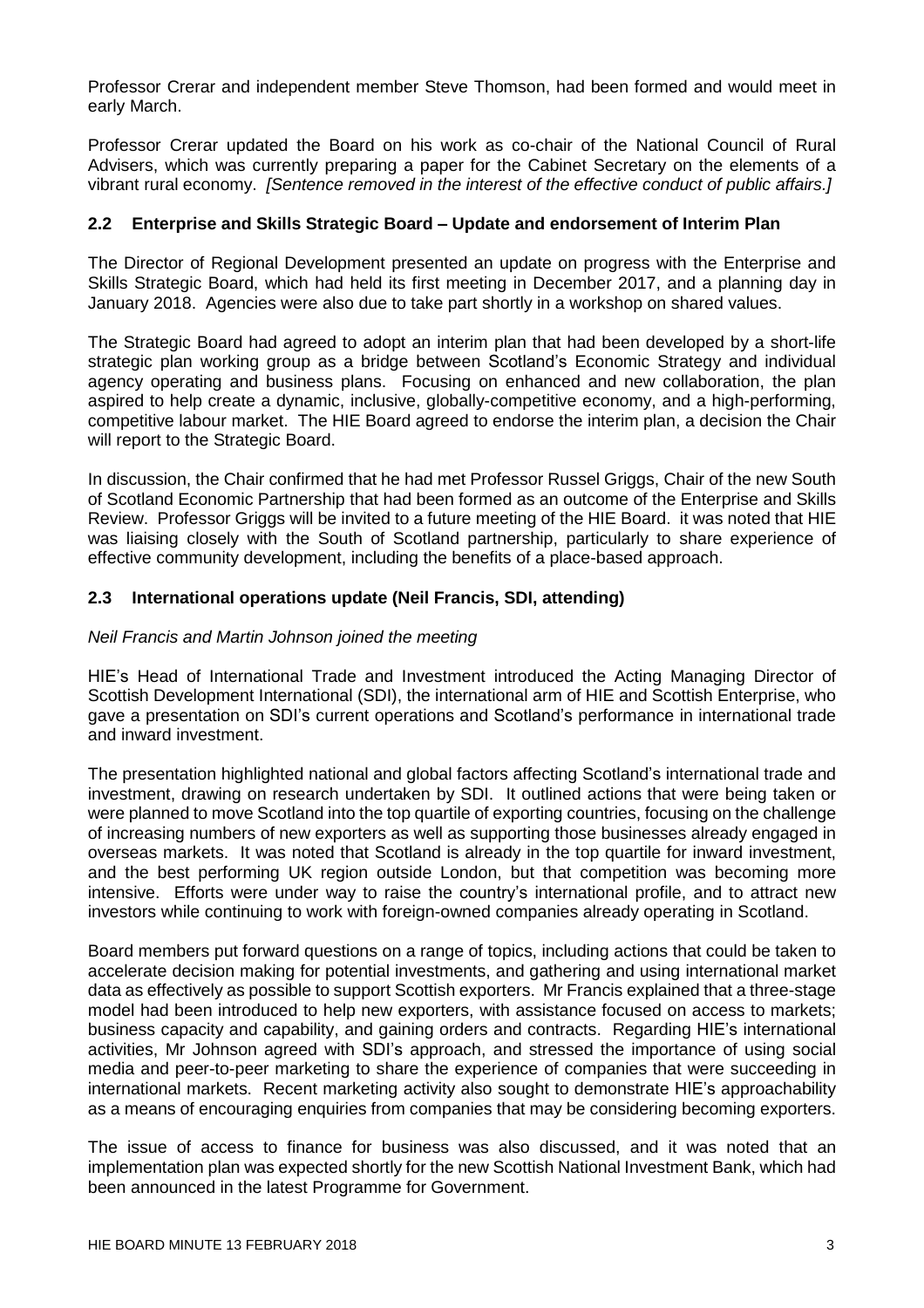The Chair thanked Mr Francis and Mr Johnson for their input to the meeting.

*Neil Francis and Martin Johnson left the meeting*

**3 RESOURCES AND GOVERNANCE GOIREASAN IS RIAGHLACHAS**

# **3.1 Corporate performance measurement – February 2018**

The Director of Regional Development presented the latest HIE corporate performance report, which showed that good progress was being made towards achieving HIE's Operating Plan measures for 2017-18 by the end of the financial year at 31 March.

This report highlighted activities to develop the region's digital economy in particular. 230,000 premises across the region now had access to next generation broadband and the current programme of infrastructure investment led by HIE and BT would be extended to December 2018, bringing even more into scope. HIE had developed a digital maturity ladder, aligned with the Scottish Government's digital economy maturity index, and was using this to target and track support to account-managed businesses and social enterprises. While digital maturity was clearly supported by fast internet access, business benefit was also dependent on awareness of opportunity and access to skills. HIE would continue to focus effort on these areas, as well as promoting cyber security.

# **3.2 Operating plan 2018-19**

The Director of Regional Development gave a presentation on progress towards finalising HIE's next one-year Operating Plan, covering 2018-19, which was being prepared for publication in April. The present draft incorporated outcomes from a Board strategic workshop and a virtual all-staff conference and reflected the importance of collaboration with other agencies and partner organisations, including through the new Enterprise and Skills Strategic Board. The creation of a one-year plan reflected the need to continue to align closely with partner organisations in the delivery of Scotland's Economic Strategy while the new Strategic Board worked through the early stages of its implementation phase. A longer-term, five-year plan for 2019-24 would be developed during the present year, and would be shaped by discussion at upcoming Board meetings.

The Chair stressed the need for HIE to establish a clearly defined set of organisational values, closely aligned with, and complementary to, partner organisations. Board members also urged staff to be ambitious regarding HIE's role in regional leadership, to ensure that the plan clearly conveyed specific actions that HIE planned to take, and that it was written in language that was accessible, consistent and jargon-free. It was important to continue to set targets that were ambitious as well as realistic, and staff agreed to give careful consideration to the 2018-19 performance measures.

It was agreed that Board members would send any further comments to the director, for inclusion in the final draft, which would be circulated to the Board and shared with strategic partners, including local authorities, before publication and wider distribution.

# **3.3 Financial statement to 31 January 2018**

The Director of Finance and Corporate Services presented HIE's financial statement for the ten months to 31 January 2018, highlighting progress with income and expenditure for HIE and including summary management accounts for its subsidiary Wave Energy Scotland (WES). While spend was behind a straight line position, this was not unusual and was comparable to previous years. Commitment levels were manageable and business units were fully aware of the need to manage demand within budgets while also ensuring capital spend was maintained in order to achieve a balanced financial position at the year end.

*Paragraph removed in the interest of the effective conduct of public affairs, and due to commercial sensitivity.*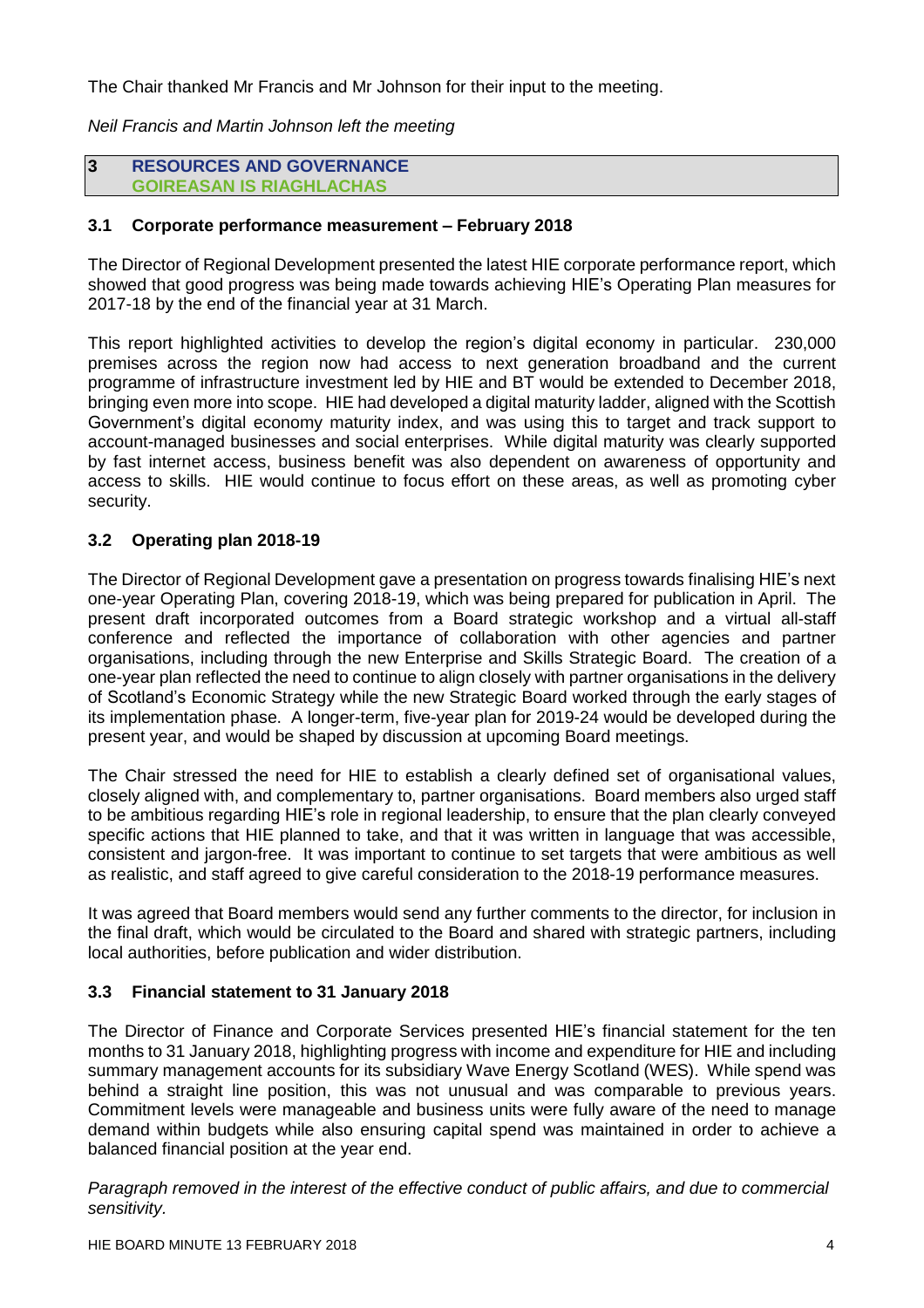The Chair thanked the Director for his update.

# **3.4 Pensions update**

# *Zahir Fazal joined the meeting.*

The Chair of Trustees of HIE's Superannuation Scheme, presented an update on the scheme's performance, including actuarial advice. In a challenging market, the scheme continued to perform satisfactorily, with a level of risk that was broadly unchanged since the last update in 2015. In common with all pension funds, the HIE scheme was influenced by a range of matters that were outwith the control of trustees, including interest rates, inflation, and life expectancy. Options to increase the level of cash in the scheme could be explored with HIE following receipt of the formal 2018 evaluation, which was expected in April.

*Zahir Fazal left the meeting.*

# **3.5 Risk appetite – February 2018**

The Head of Business Improvement and Internal Audit introduced a paper on developing a risk appetite environment within HIE, which had been prepared with input from a Board sub-group comprising Ailsa Gray and Belinda Oldfield. The Board agreed that the paper should be presented to the Risk and Assurance Committee before being brought back to the full Board for discussion at a future meeting.

# **3.6 Risk Register – January 2018**

The Head of Business Improvement and Internal Audit presented HIE's latest corporate risk register, noting that this showed no material changes had taken place since the last meeting of the HIE Board in December 2017.

# **3.7 Risk and Assurance Committee draft minute, 5 December 2017**

Alistair Dodds, as Chair of the Risk and Assurance Committee, presented the draft minute of the most recent meeting, held on 5 December 2017. Minutes of the committee are routinely presented to the Board in draft form to provide early sight of any issues on which the full Board may need to be informed. Specific matters that were currently being considered included the procurement of a construction contractor for the Orkney Research and Innovation Campus (ORIC), a joint venture with Orkney Islands Council; and the forthcoming implementation of the General Data Protection Regulation (GDPR), which will affect organisations across the country.

# **3.8 HIE Board standing orders**

The Head of Business Improvement and Internal Audit presented the outcome of a review of standing orders for the HIE Board, which had first been introduced in 1991 and were intended to be updated periodically. The refreshed standing orders had been discussed at the Risk and Assurance Committee, whose comments had been incorporated. Board members highlighted one standing order (22), concerning the powers of the Chair, that appeared to be inconsistent with others in the document, and it was agreed that this would be reviewed. It was agreed that the Chair would sign off the final version.

The Chair noted that the standing orders allowed for a Deputy Chair to be appointed, and informed the Board that Alistair Dodds had accepted an offer to take up this role.

### **4 INVESTMENT DECISIONS CO-DHÙNAIDHEAN AIRGEAD-TASGAIDH**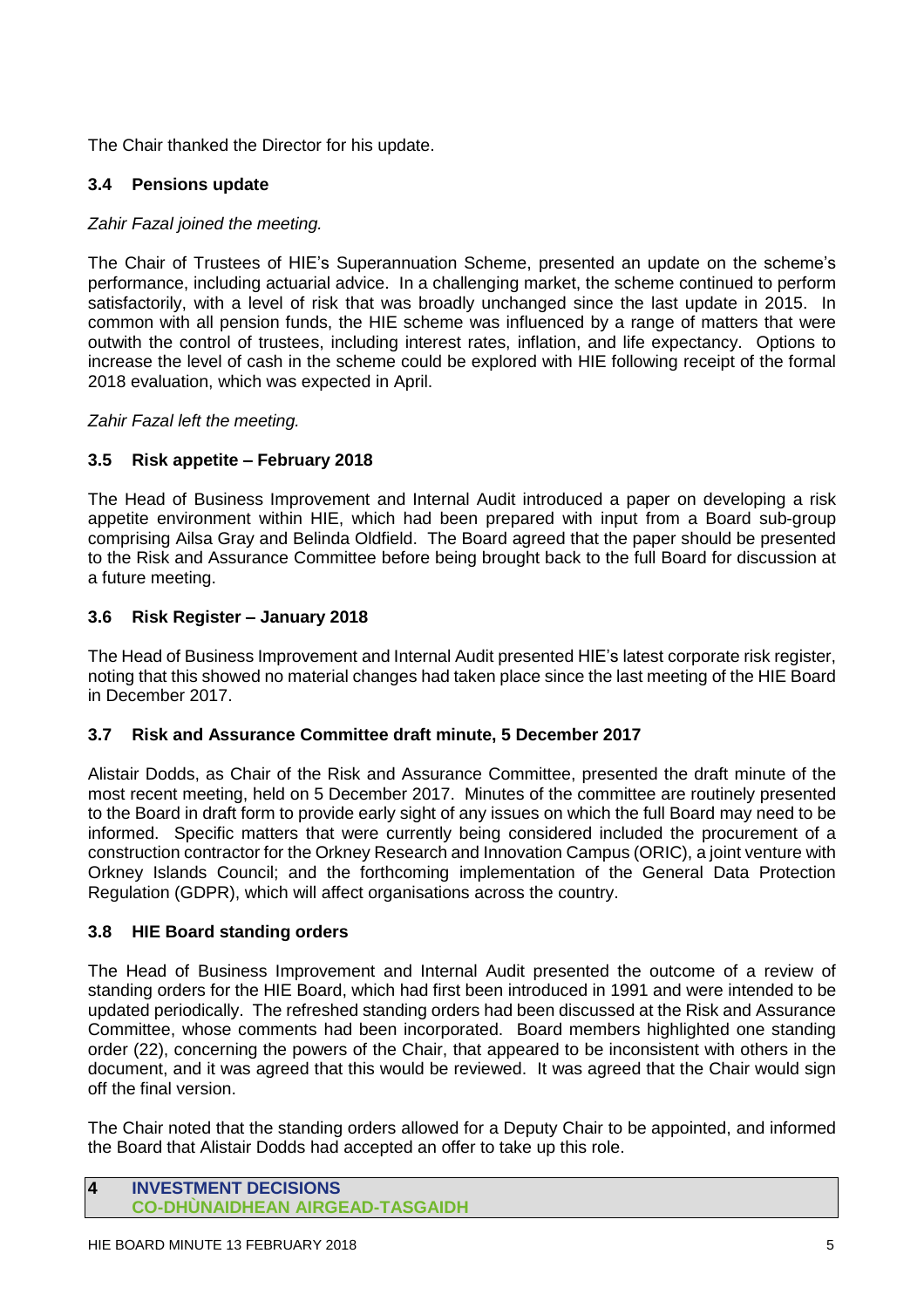# **4.1 Wave Energy Scotland PTO 2 – 3 transition (second round)**

The Managing Director, Wave Energy Scotland (WES), presented a paper recommending HIE cash funding totalling £2,499,960 to WES to enable one successful applicant to progress from stage 2 to stage 3 in its current power take-off technology programme. Each of the four contractors participating in stage 2 had been invited to apply to enter the next stage of the programme, had submitted compliant applications, and been rigorously assessed. The highest scoring applicant, with a value of £2,499,960, was Ecosse Subsea, which was developing an innovative magnetic gearbox. This new project would become one of a total of five power take-off projects now being advanced through WES from an initial 17 that had been considered. As was customary, the output of the evaluation process had been reviewed by the WES Advisory Group.

The Board noted that approval for this project would increase WES's commitment level to 130%, and received assurances from the Chief Executive and the Director of Finance and Corporate Services that this was not unusual in order to ensure that available funding would be fully invested. [*Sentence removed in the interest of the effective conduct of public affairs].*

*Paragraph removed in the interest of the effective conduct of public affairs.*

*Tim Hurst left the meeting. Iseabail Mactaggart rejoined the meeting.*

**5 ITEMS FOR DISCUSSION CUSPAIREAN AIRSON BEACHDACHADH**

# **5.1 Lochaber Programme - update**

Board members welcomed a paper from the Lochaber Programme Manager concerning HIE's role in partnership efforts to maximise benefits and address and minimise risks associated with the highly ambitious plans of Liberty British Aluminium to create hundreds of new jobs in Fort William. It was agreed that detailed discussion on this important topic would take place at a future meeting.

# **5.2 Regional leadership in talent attraction**

# *Morven Cameron joined the meeting.*

The Head of Universities, Education and Skills presented a discussion paper describing the potential for HIE to take a leadership role in a successful and targeted approach to talent attraction to the Highlands and Islands. It was expected that this issue would be a focus for discussion at the next meeting of the Convention of the Highlands and Islands in the autumn, having already been raised at the most recent meeting.

HIE had led on the creation of a regional talent attraction strategy and action plan that had been approved by the Highlands and Islands Regional Skills Investment Plan partners in November 2016. This aimed to increase the numbers of working age people in the region, and reverse a forecast decline in population and attract more young residents through positive net migration. It recognised the needs of businesses to be able to access skilled people, and for a co-ordinated approach across the region to talent attraction and retention. Challenges to be addressed included a tight labour market and limited pool of resources; a deficit of skilled people, particularly 15-39-year-olds, and an out-migration of young people to pursue higher education.

Board members welcomed the paper and discussed the issues raised in some detail. Collaboration between partner organisations was seen as vital to success, and there was recognition that actions needed to be delivered at pace. HIE was well placed to play a leadership role in this important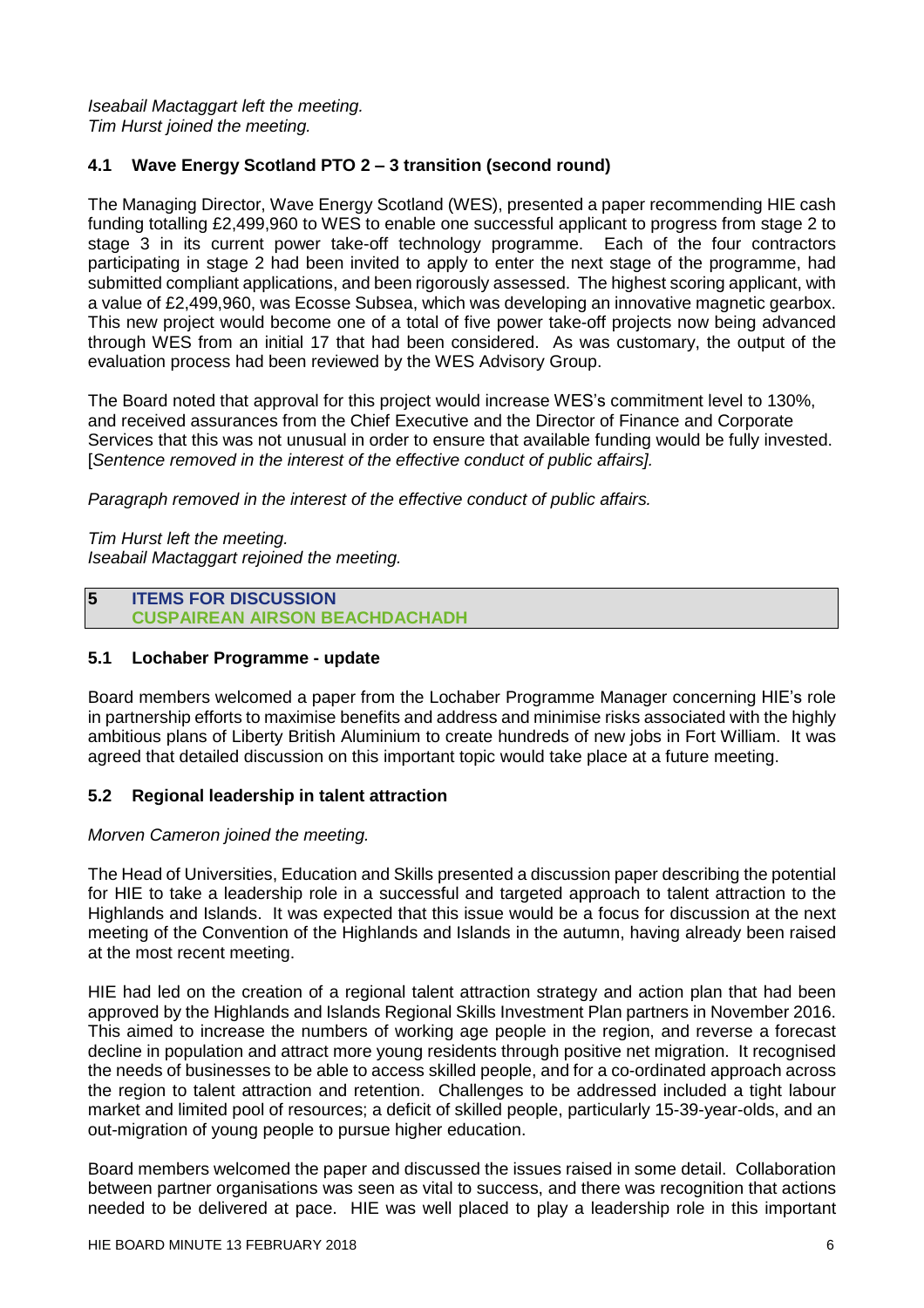agenda. However, it had to be recognised that several key factors, including housing, education, skills, and health services, were the responsibility of partner bodies, and outwith HIE's control. The Board's view was that HIE would best exercise leadership through facilitating effective collaboration towards shared goals; commissioning and distributing research, particularly regarding young people who could be retained or attracted to the region, and continuing to focus effort on economic development to create opportunities.

The Board endorsed the approach being taken by HIE and thanked the Head of Universities, Education and Skills for her presentation.

*Morven Cameron left the meeting.*

# **5.3** *Item removed in the interest of the effective conduct of public affairs*

### **6 ITEMS FOR INFORMATION CUSPAIREAN AIRSON FIOSRACHADH**

### **6.1 Approvals: July – September 2017**

The Board welcomed the quarterly list of HIE approvals that had been made between July and September 2017, noting that this information was available on the HIE website.

# **6.2 Approvals: October – December 2017**

The Board welcomed the quarterly list of HIE approvals that had been made between October and December 2017, noting that this information was available on the HIE website.

### **6.3 Creative Industries support networks**

The Board received a paper confirming that the modification of a contract between HIE and the IronWorks, Inverness, to enable the short-term extension of a contract to provide a support network for creative industries, had been fully examined and was compliant with regulations. Assurance on this matter had been sought by members at the December 2017 Board meeting.

### **6.4 Findings from Business Panel survey**

Findings from the latest survey of HIE's business panel, conducted in October and November 2017, were presented for information. These findings are regularly published on the HIE website and publicised through traditional and social media.

# **6.5 Economic Briefing – January 2017**

The Board welcomed the latest economic briefing for the Highlands and Islands, prepared by HIE's Planning and Partnerships team.

# **6.6 Property Activity Report for Quarter 3, 2017/18**

The Board noted HIE's property activity for the period October - December 2017, as managed by the Property and Infrastructure team.

### **6.7 Summary of write-offs**

The Board noted three write-off cases that had been presented for approval to HIE's Leadership Team in January 2018.

# **6.8 Any Other Business**